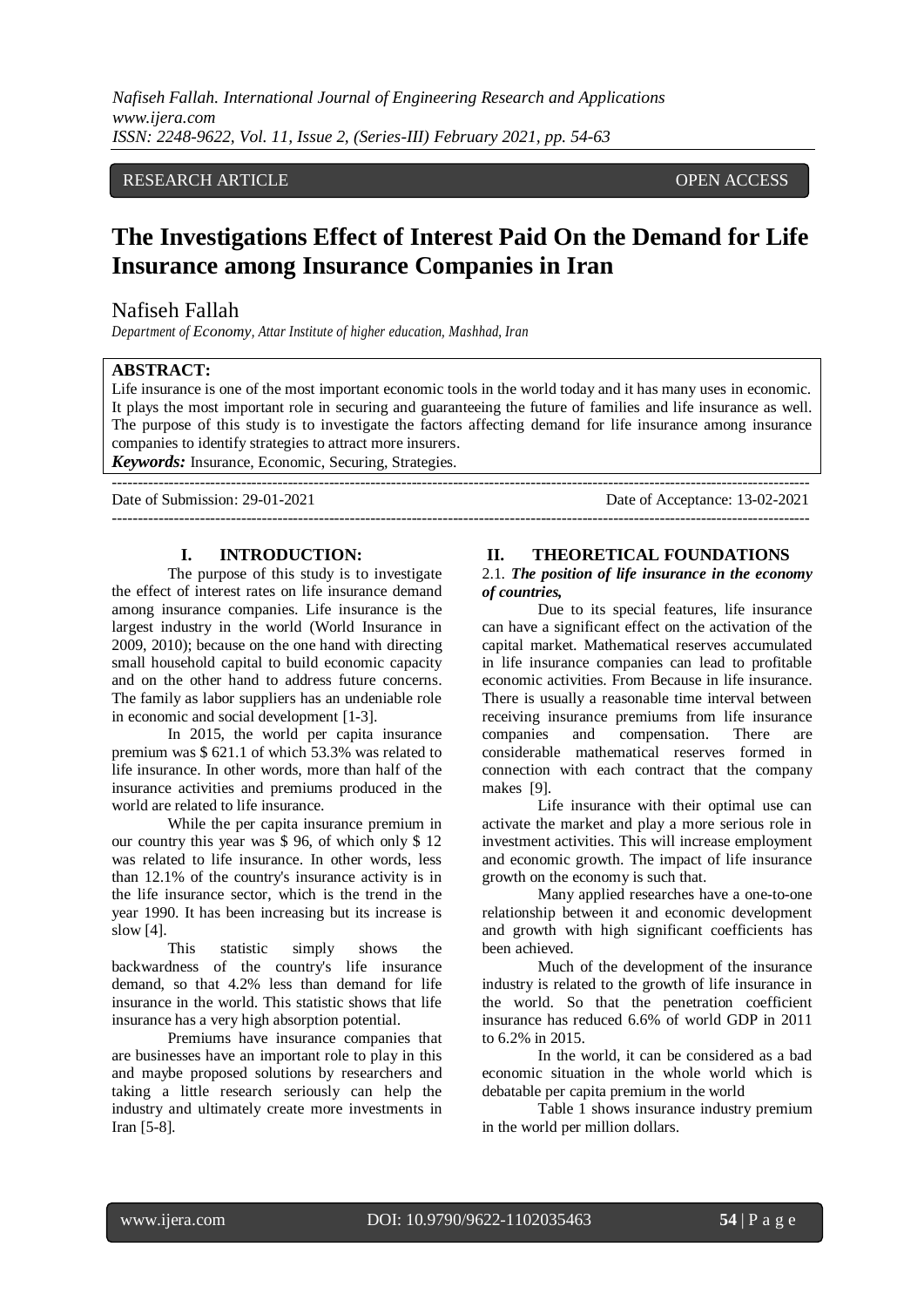Due to the reduction of per capita insurance premiums in the world which was from \$ 661 to \$ 621.2 the share of life insurance increased [10-13].

It is still more than other insurances and this shows the remarkability of this type of insurance in the world.

Life insurance applications first introduced by Yari which is as follows. His model continuously studied the issue of uncertain life expectancy and life insurance demand and in order to explain its model. This model stated that any person who is insecure from the time of his death and gains the benefit of leaving his inheritance for his family saves wealth for the survivors so that he can take the risk of his death in order to Protect the lives of survivors. In his model the head of the household expects her 3rd longevity utility. Due to the limitation of the process of accumulation of savings is max. The model used can be helped with this Summary:

$$
\text{Max EU}(c) = \int_{0}^{c} {\{\Omega(t)\alpha(t)g[c(t)] + \pi(t)\beta(t)\phi[s(t)]\}\text{dt}}
$$

s.t  $S(t) = m(t) - c(t) + i(t)S(t)$ 

In order of right lifetime, the probability of survival is

#### $s(t), \varphi[s(t)], \beta(t), \pi(t), g(c), \alpha(t), \Omega(t), T$

In the above equation mental discount function, utility function, death probability, mental weight function of inheritance, inheritance function and savings limitation of the savings accumulation process are introduced.

c (t) savings c (t), m (t),  $\mathbf{i}$  (t) interest rate, individual income growth rate and consumption growth rate.

There is no inheritance motive in Fisher's utility while in Marshall utility function there is no special emphasis. There is a motivation for inheritance for the family. Yari points to the tangible result that when the motivation to inherit and without life insurance people prefer to increase their current consumption.

They will spend their wealth continuously during their lifetime. There is another inheritance motive such as follows

| <b>Total</b> | Life<br>Percent | Non-<br>Life<br><b>Precent</b> |            | Year |
|--------------|-----------------|--------------------------------|------------|------|
| 100          | 57/2            | 42/8                           | 661        | 2011 |
| 100          | 57              | 43                             |            | 2012 |
|              |                 |                                | 655/7      |      |
| 100          | 55/4            | 44/6                           |            | 2013 |
|              |                 |                                | 644/8      |      |
| 100          | 55/9            | $44^{1}$                       |            | 2014 |
|              |                 |                                | 658/7      |      |
| 100          | 53/3            | 46/7                           | $621^{23}$ | 2015 |

1.Saving Accumulation Process

2.Lifetime

3.Probability of Survival

4.Subjective Discount Function

5.Utility Function

6.Prpbability of Death

7.Subjective Weighting Function for Bequest

8.Bequest Function

9.Saving

10.Rate of Interest

11.Rate of Earning

12.Rate of Consumption

13.Optimal Path

14.Differential Equation

15.Fischer

16.Marshal

17.Bequest Motive

The ultimate utility of consumption 1 is compared to the ultimate utility of inheritance 2. If the ultimate desirability of inheritance is greater, individuals They apply for life insurance.

In the model of helping the optimal path of consumption extracted in the safe state, with the optimal path of consumption extracted in. The state of uncertainty and the existence of an inheritance motive are equal. Because in his opinion, when there is an incentive to inherit the person buys life insurance manages uncertainty 3 and its optimal consumption path is quadrupled with confidence.

In short, he concludes that the existence of life insurance eliminates uncertainty about longevity consumption.

$$
\dot{c}^*(t) = -\left\{j(t) + \frac{\dot{\alpha}(t)}{\alpha(t)}\right\} \frac{\dot{g}(c^*(t))}{c^*(c^*(t))}
$$

 $g > 0$ ,  $g^* < 0$ 

The time preference rate is decreasing over time because it is negative. Therefore, it shows the optimal time path of consumption.

If the mental discount rate is greater than the interest rate, the optimal consumption will increase. If there is no life, the optimal path of consumption is extracted as follows:

1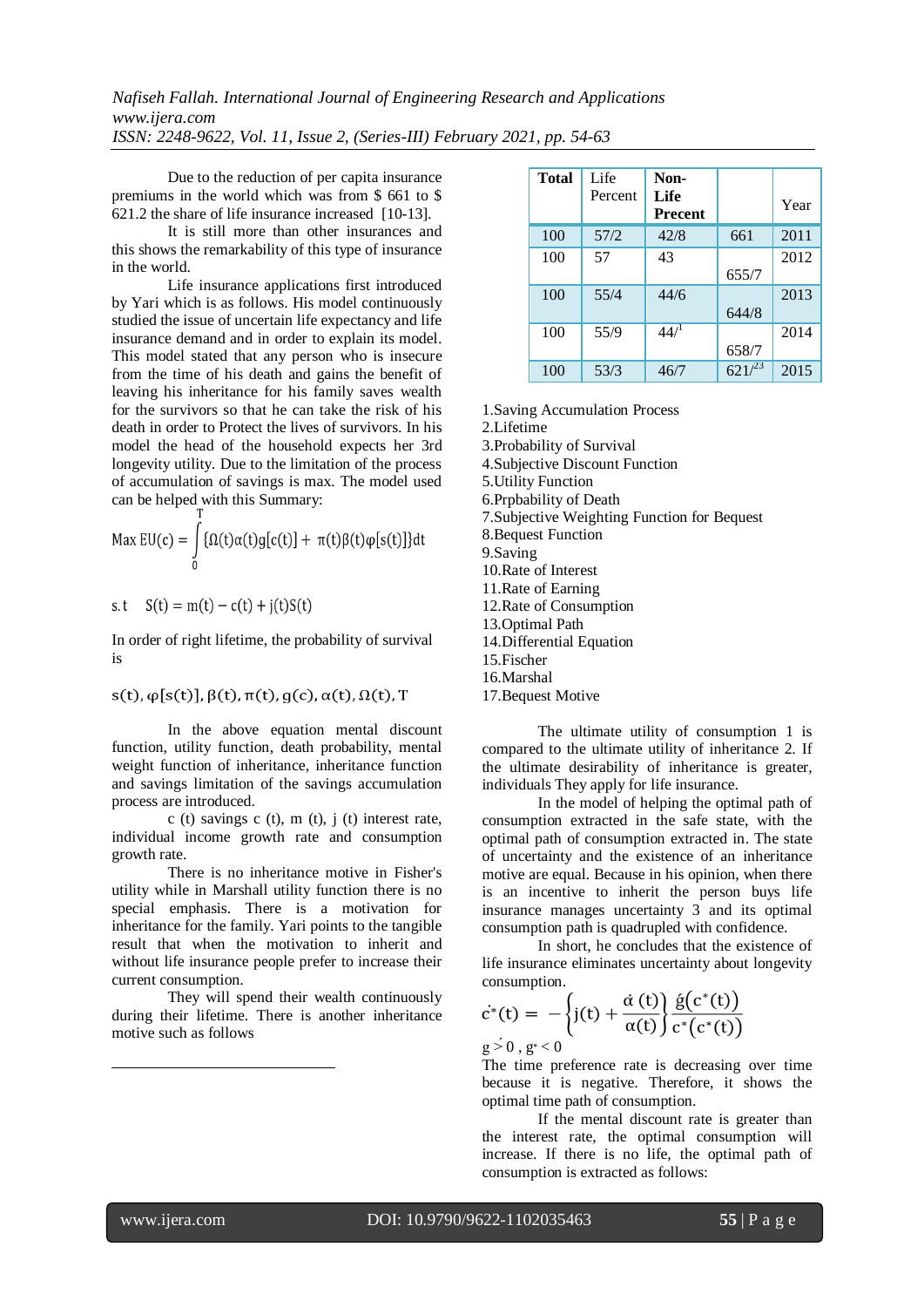$$
\dot{c}^*(t) = -\left\{j(t) + \frac{\dot{\alpha}(t)}{\alpha(t)} - \pi(t)\right\} \frac{\dot{g}(c^*(t))}{c^*(c^*(t))}
$$

In this regard, the expression (t) is the mental discount rate that is greater than g. In the absence of uncertainty, the desirability of future use is severely reduced. In other words, in the absence of inheritance motive and life insurance, consumption growth increases. Yari did not explicitly derive the life insurance demand curve in his model.

1.Marginal Utility of Consumption

2.Maginal Utility of Bequest

3.Uncertainty

4.Certainty

5.Time Preference Rate

6.Subjective Discount Rate

#### **III. BACKGROUND RESEARCH**

Back Web is a cross-sectional analysis to examine the relationship between insurance penetration, per capita premium and percentage of life insurance and private savings in GDP as dependent variables and GDP, real interest rates, fluctuations inflation and other explanatory variables. Strong evidence for GDP significance, ratio dependence ratio. Aging and swelling are obtained. Other explanatory variables include expected inflation real interest rates and school enrollment.

Middle school and private savings rates were found to be significant. When analyzing the share of life in savings Private, the results show that this ratio decreases with increasing savings rate, although the savings ratio Remains meaningful. This can be due to the behavior of families in limiting the cost of life insurance and transfer extra income to other savings instruments. Cross-sectional analysis shows a negative coefficient for the country being Muslim. It has added institutional development to indicators that are positively related to insurance demand.

Huang and Gao in a study examined the factors affecting the demand for life insurance in China. The interesting results of this study were the lack of a negative relationship between inflation and demand for life insurance.

Huang Wegren Ford (2005) in a study entitled Factors Affecting Life Insurance Demand in Three Countries Central China, Hong Kong and Taiwan recognized the characteristics of insurance markets in each country.

There is a very strong relationship between income and demand for life insurance. Education level variable has a positive and significant effect on demand

It has life insurance and also the variables of insurance rate and level of social security have a significant effect on life insurance demand does not have.

Lenten and Roll 4 (2006) with a study entitled "Survey of demand for life insurance companies in the country" Australia adopted the unobserved component approach of a univariate time series model and through decomposition and the analysis of its components examines its behavior. Studies have shown that the level of prices. Income, unemployment and demographic variables all had a process and cycle structure that determined the relationship.

Convergence between variables implies. Subir Sen 1 (2008) during two independent studies of selected Asian countries, the effect of some economic variables and showed a population influencing the life insurance demand of these countries. The results in both studies indicated that the increase in savings and income increases the purchase of life insurance as well as the real interest rate in the first review of the significant effect.

It did not show itself but in the second study, this variable had a negative and significant effect on life insurance demand.

Also demographic variables such as life expectancy, Bartekfel among young and old, literacy level and rate Urbanization was identified as one of the variables affecting life insurance demand, with the fact that the second study of the variables. The above population only the urbanization rate variable has had a significant effect on life insurance demand. Marco Arena 2 (2008) in this study which was developed and developed for 56 countries during the period  $2004 - 1976$ .

The purpose of investigating the cause and effect relationship between insurance market activity (life and non-life) and economic growth.

The dynamic data method of the panel has been used and the results show a strong positive and significant relationship.

There is a gap between economic growth and the demand for life and non-life insurance. Demand for life insurance in countries developed with a high income has a positive and significant effect, and this also has a positive effect on non-life insurance.

It has shown more meaning than developing countries.

Sun Lee et al. (2010) This study was conducted in South Korea, in this study the relationship between insurance demand.

It has been done among families with lower deciles of society. Research data through survey and analysis. The analysis was performed in the form of Tobit. Life insurance is divided into two categories: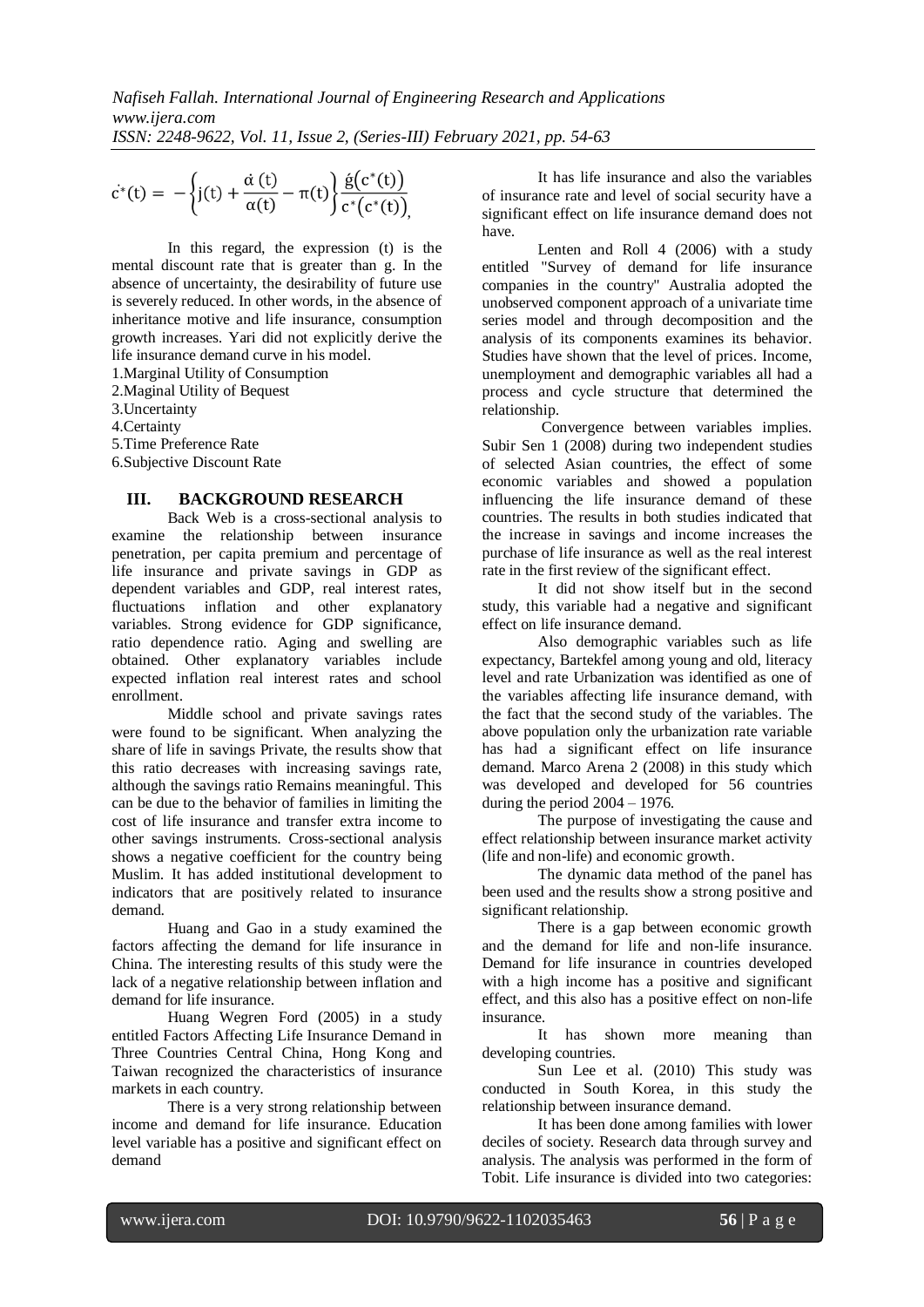protection and savings perceptions that jobs are a strong demand for insurance among salaried workers and residents of small towns and villages residents who aim to take out self-protection insurance. This research compared to other research depending on the type employment and residential area are different. The results of this study show a positive and significant relationship between demand.

There is insurance and the age of the insured, as well as a positive and significant relationship between the age of the head of the household and household income and there is a demand for life insurance at a significant level of 1%. Family education has a positive and significant effect on them.

It did not have two types of insurance.

Kasfsky (2012) has studied life insurance demand in 14 Central and Southeastern European countries during the period 2010 - 1998. Using the two indicators of penetration rate and per capita life insurance. He has shown increasing per capita income, inflation, health expenditures, education level, and improving regulations have a significant effect on demand. They have life insurance. But the relationship between life insurance demand and factors such as real interest rates, quasi-money to liquidity, youth dependency ratio, elderly dependency ratio, corruption control and government efficiency are not significant. Kurak et al. 2 (2013) has studied the Impact of Social and Demographic Factors on the Development of Life Insurance in Croatia. According to their findings, age, education are among the factors that affect the development of life insurance, but marital status.

The number of family members and gender do not play a significant role in the development of life insurance Akpan 3 (2013) surveyed the life insurance business in Akwan Ibom, Nigeria.

Income, low level of insurance culture, indifference, customer satisfaction, information technology, cost-benefit analysis and transparency. These are some of the factors that have affected the life insurance business in Nigeria and are in fact challenges. Life insurance development in Nigeria. 4 - 2 Internal Studies.

Research in Iran on the growth and demand for life insurance has been significant.

In this regard, the factors affecting the demand for life insurance, which began in 2003. It has been a secret form of time that has been examined since the years before the revolution. In all available research the most effective and significant factors include variables such as: income, inflation, sponsorship and education. Which of these articles did not have the same effect? Other variables considered by overseas researchers are variables because, probability of death of the head of the

family, the impact of the Revolution of 1957, approved by the government in 1997, interest rate, age, population. Compensation has been paid, belief in fate and fate, religious beliefs, familiarity with insurance, and so on. Investigating the factors affecting the demand for life insurance in Iran during the years 1388 - 1388 that the factors affecting the demand for insurance life in Iran is a function of real per capita income, savings rate, inflation rate and literacy rate. The self-return model econometric method has been used and based on the results obtained Thus, the variables of per capita income and savings rate and life insurance demand have a significant positive relationship. Inflation rate on demand life insurance has a significant and negative relationship. But there is a significant relationship between the literacy rate variable and life insurance demand.

In this research, from the development of demand model and model estimation, according to statistics and information related to the period 1355 – 1355.

In Iran the demand for life insurance has a significant negative relationship with the expected inflation and with the level of per capita income and percentage literacy and population have a significant positive relationship. According to the results of analysis of variance of per capita income and inflation rate and literacy rate It was found that these variables have more permanent effects than the population on insurance demand is life. Bartekfel variable was not significant in this model and was removed from the model. (Momeni, 2013) This research has been conducted in the field and the statistical population is the whole country.

Using multiple classification analysis (MCA), the results suggest that a person up to 65 getting an acute illness has the greatest impact on the demand for life insurance. The age of the person is the second influential factor and other influential variables in order of influence include belief in inheritance for children, insurance price. The letter is the observance of religious principles and membership in the pension fund and ultimately the employment of the spouse.

The purpose of this study was to investigate the impact of economic factors (level of per capita income, inflation, level of financial development and unemployment), Dependence ratio, level of education and urbanization, institutional factors, political stability, governance law and the effectiveness of the government on the demand for life insurance in Iran and selected developing countries of the world during the period 2009-2001. Using the Paneldita method (cross-sectional data), the research findings show that the level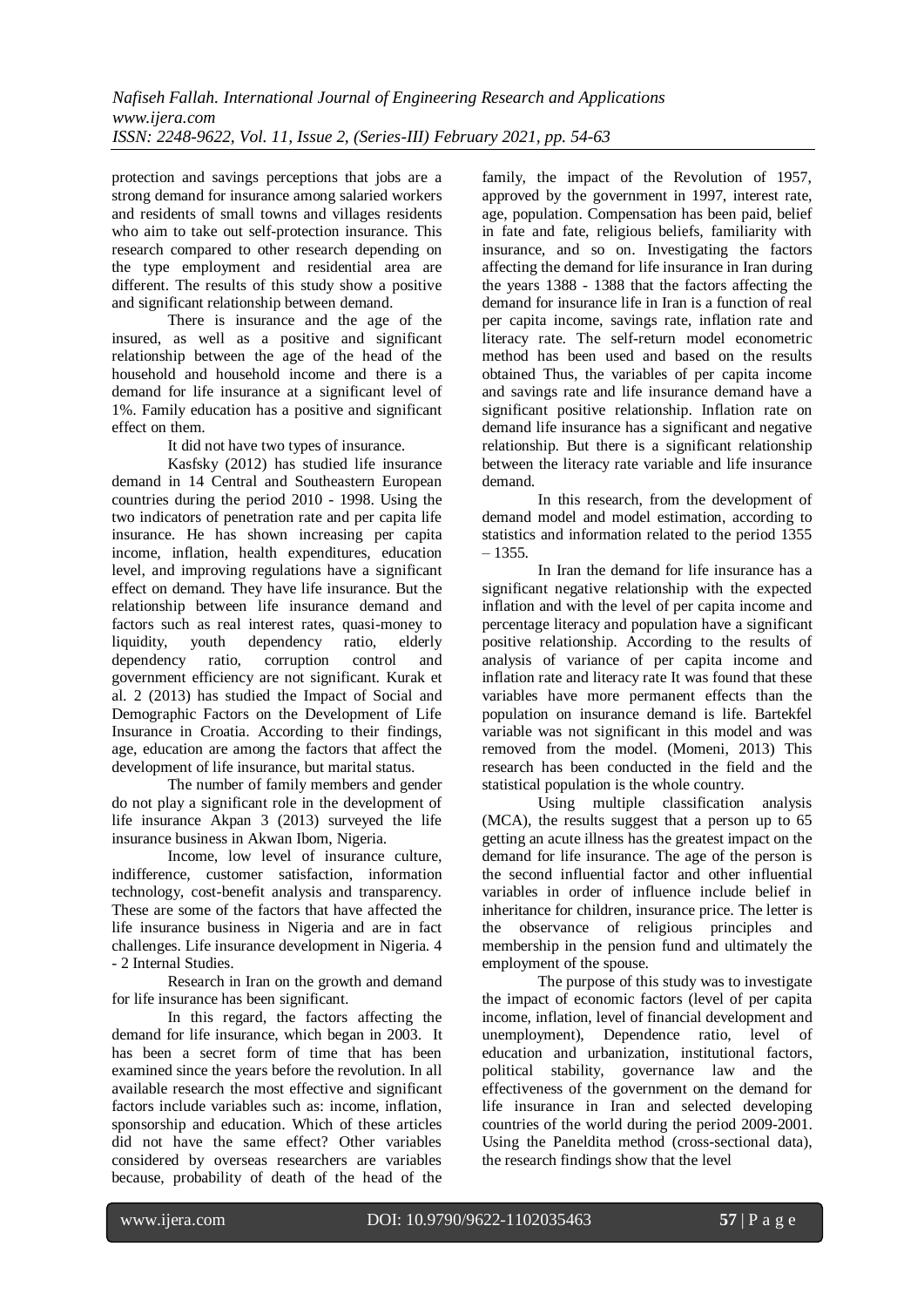Per capita income, level of financial development, rule of law, level of education and urbanization are among the factors that they have a positive effect on life insurance demand in the studied countries. Inflation, unemployment and government effectiveness variables.

They have an inverse relationship with life insurance demand and the two variables of individual dependence ratio and political stability have a significant relationship. There is no demand for life insurance in the studied countries.

The aim of this study was to investigate the "impact of cultural components on life insurance demand from the perspective of insurance employees central Iran "is a descriptive correlational method. The statistical population is the staff of the central insurance of Iran in the year 1393 with a volume of 513 people. From the statistical population of the research, a sample of 220 people with Cochran's sampling formula was selected. To measure the cultural components affecting the demand for life insurance.

The questionnaire developed by the researcher was used with the same title. The research results showed that between the components there is a direct and positive relationship between cultural and demand for life insurance, a component of foresight; In other words, the existence of the future Negri leads to an increase in demand for life insurance. Also between the component of awareness and rationality with the demand for life insurance there is a direct and positive relationship. The results of this study also showed that the components of rationality, futurism and Awareness predicts an increase in demand for life insurance. The present research includes 3 basic and main questions as follows:

1. Does the interest paid have a positive and significant effect on life insurance demand?

2. Does the compensation paid have a positive and significant effect on life insurance demand?

3. Does the number of representatives of each company have a positive and significant effect on the demand for life insurance in that company?

Since the present study uses data from different insurance companies for a specific period of time

The best way to analyze data is to use an integrated data model or panel data model. Factors affecting the demand for life insurance with the help of data from 19 insurance companies throughout Iran that have been licensed since 1990 Avesta 1 and 2 software have been reviewed.

Based on studies conducted in Iran and the world, the model of factors affecting life insurance demand is as follows:

 $LPIN = 0 + 1LNPC + 2LNCOM + 3NPA$   $1 + E$ 

LPIN Logarithm of per capita life insurance premiums divided by life insurance premiums

The number of insurance policies has been obtained and is considered as a life insurance application.

 $LNPC = Net per capita logarithm of claims incurred$ by insurance companies during each review period Life insurance victims paid;

 $LCDM = logarithm$  of the number of representative offices of each insurance company in Iran;

NPA = interest rates paid by insurance companies to life insurance buyers each year after the meeting

Companies and closing financial statements are announced to insurers and because this variable is effective with a delay of one year

This variable is entered as t-1 in the model.

The sign (L) in front of the variables in the equation indicates the natural logarithm and this explanation is necessary given the nature logarithmic models of coefficients obtained for each of the explanatory variables represent the elasticity of life insurance demand, it varies according to equation.

# **IV. WORKS DONE**

First of all, we have tested data using deleted variables. Using this test, you can add a set of variables to the estimate you have already made. Find out if these added variables have a significant effect on explaining the changes in the dependent variable.

| The<br>significanc<br>e level | <b>Degress</b><br>of<br>freedo<br>m | The amount<br>of statistical<br>Proportionalit<br>y ration |
|-------------------------------|-------------------------------------|------------------------------------------------------------|
| 0.00                          | 912                                 | 9.277                                                      |
| 0.00                          |                                     | 17.628                                                     |

**Tabel 2.** Test of deleted variables.

In this test, there are two important statistics, one is the F statistic and the other is the LR ratio, if F is computational. Is greater than critical F or the LR statistic is greater than 2 critical Hypothesis zero that these three variables are equal to this equation rejects do not belong. According to the results, three model dependent variables with 99% probability to the model belongs to.

Comparison of Pooled Pattern with Fixed Effects Pattern Using Limer (Chavo). The statistical rule for deciding the Lemir test is as follows: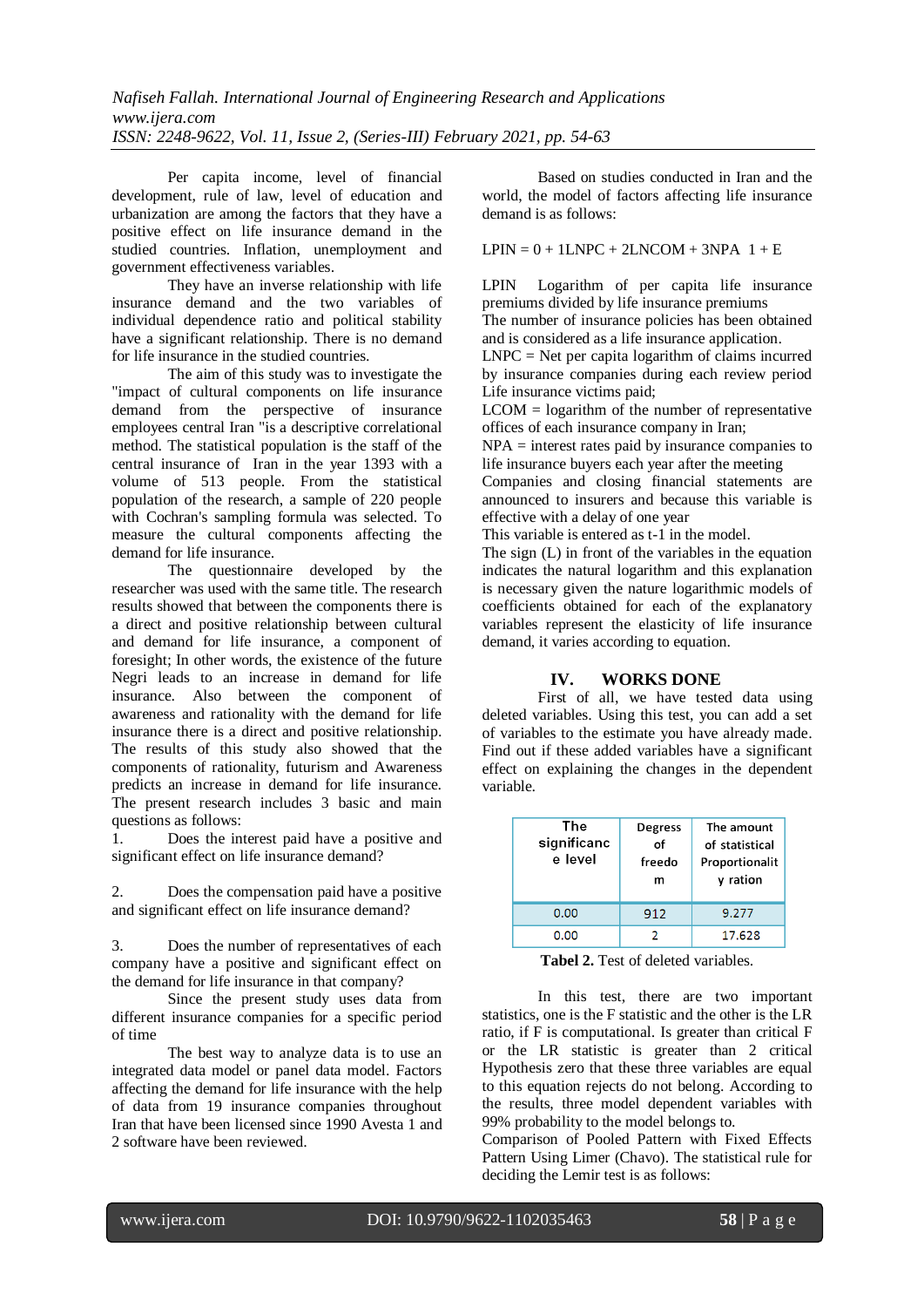All widths of the sources are equal (Pooled model) 0:  $1 = 2 = 3 = 4 = 5$ 

At least one width of the originals is different from the rest) fixed effects model.

If the null hypothesis is not rejected, we use the Pooled pattern to fit the data. But in case Rejecting Hypothesis Zero, the Hessman test should test the fixed effects pattern versus the random effects pattern and selected the superior model to estimate the model.

The results of table 3 test are three hypotheses:

1. The cross-sectional fixed effects are zero

2. Time-constant effects are zero

3. The cross-sectional and temporal effects are zero.

| <b>Tests Statistiks</b>                                                                                                                                                                                                                                           | Cofficient                                           | Degrees of<br>freedom                   | Probabilit<br>v level             |
|-------------------------------------------------------------------------------------------------------------------------------------------------------------------------------------------------------------------------------------------------------------------|------------------------------------------------------|-----------------------------------------|-----------------------------------|
| fixed cross-<br>sectional effects<br>(f) cross<br>sectional effects<br>of the function $f\chi\chi^{22}$<br>constant time effacts<br>constant time effacts<br>$\chi\chi^{22}$<br>constant temporal and<br>cross-<br>sectional effects (f)<br>constant temporal and | 5.75<br>87.142<br>26.813<br>89.092<br>9.99<br>136.00 | 18.96<br>18<br>4.69<br>4<br>22.69<br>22 | 0<br>0<br>0<br>$\Omega$<br>0<br>O |
|                                                                                                                                                                                                                                                                   | $Table 1.3$ Test f                                   |                                         |                                   |

4. Tabel 3. Test f.

In fact, hypothesis zero indicates the absence of fixed effects, according to which the width of the origin is constant, which indicates. Is a constrained regression.

The values of the cross-sectional effects test are 5.75 and 87.14, respectively, which are in the critical area.

Less than 5% probability therefore, rejects the null hypothesis and means that the cross-sectional fixed effects exist

Thus, companies are significantly different in terms of life insurance demand. Also values of 26.81 and  $89.09 = 2$  to test the fixed effects also show that the null hypothesis is rejected and therefore the fixed effects.

Time is meaningful. This indicates that the demand for life insurance in each insurance company has changed over time. Finally, the values and 2 for the simultaneous test of fixed cross-sectional and temporal effects are 9.99 and 136, respectively.

Rejects the null hypothesis and therefore has fixed effects both between sections (firms) and for each firm over time.

The Lagrage coefficient (LM) test is recommended for a random effects model based on OLS residues. We design random effects as follows,

 $(0: 2 = 0)$  Pooled no random effects) Model

(1: 2 0) Existence of random effects (Random effects model)

#### 1.Breusch-pagan

Hypothesis 0 indicates the absence of random effects, so 0 means that the aggregation model is inappropriate and appropriate.

The model is a random effect. Therefore, a rejection of 0 means that there are random effects.

If the null hypothesis is not rejected, the Pooled model is used to estimate the model. But if rejected Hypothesis zero should use the Hausman test to test the random effects pattern against the fixed effects pattern and select the superior model to estimate the model.

We compare the value of LM with the critical number 20.05, $1 = 3.84$ . If 3.84 LM . In this case,

# hypothesis 0 is rejected

We conclude that a simple regression model that contains a fixed sentence (aggregate model) is inappropriate And the random effects model should be used.

Since the value of Pagan's statistic,



Tabel 4. Test of Pagan-brush.

which is equal to - 8.79, is in the critical region, so hypothesis zero (non-existence).

Hausmann test is presented as a hypothesis which indicates that random effects Is established and otherwise with constant wave effect.

| <b>Degress</b> | Proportion  | <b>TIEVELYM</b>       | <b>Statistics</b>         |
|----------------|-------------|-----------------------|---------------------------|
| lof            | ality ratio | is greater            |                           |
| freedom        | -lr         | than $\chi \chi^{22}$ |                           |
| 18             | 36.04       | 0.00                  | probability<br>ratio test |

Tabel 5. Hasman test.

Because the value of Hausmann's statistic, which is 2.34, is not in the critical range (probability greater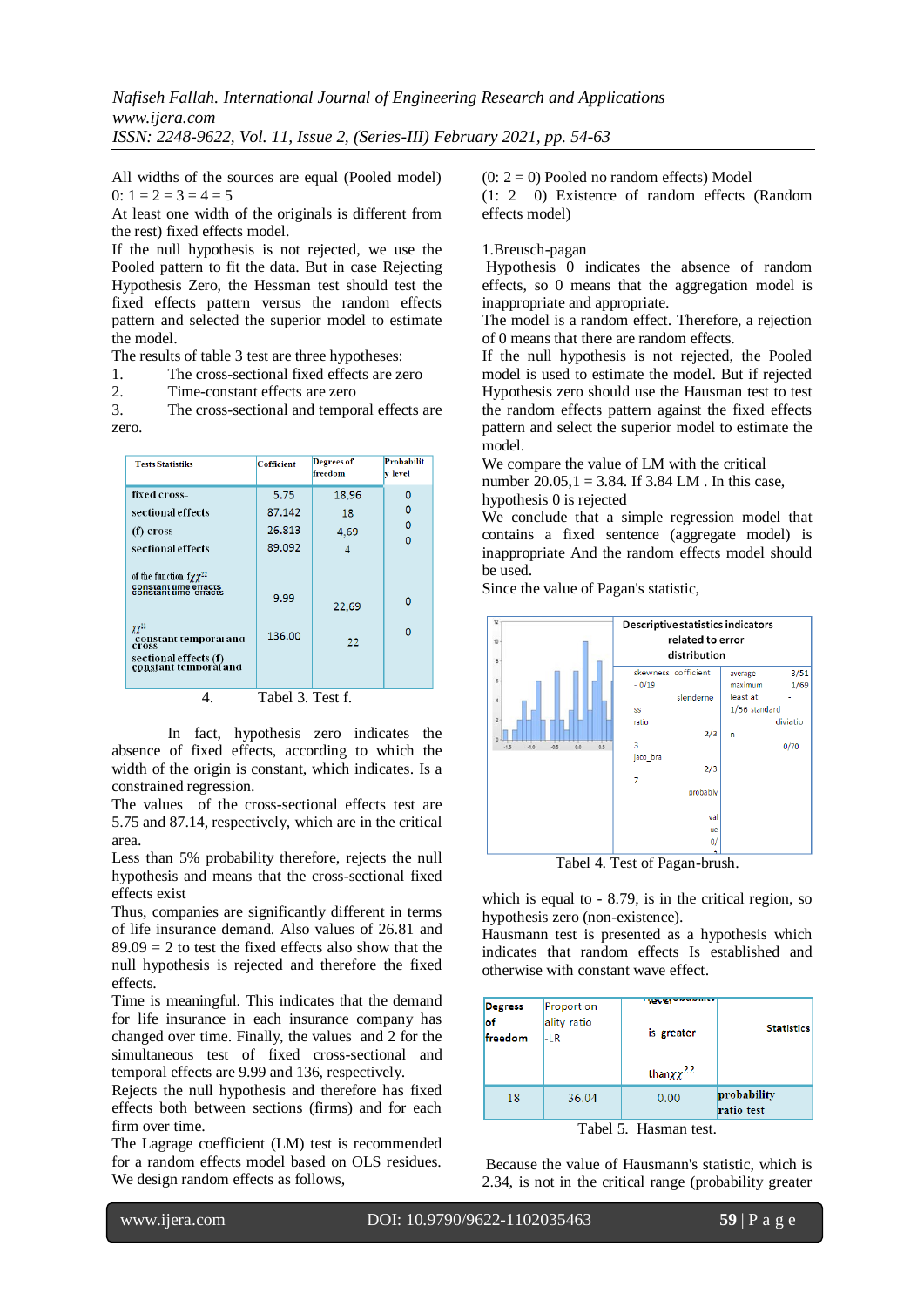*Nafiseh Fallah. International Journal of Engineering Research and Applications www.ijera.com ISSN: 2248-9622, Vol. 11, Issue 2, (Series-III) February 2021, pp. 54-63*

than 5%). Therefore, hypothesis zero (suitability of the random effects model) is not rejected and the model is estimated with a random effect mode.

| $\text{Variance}(\mathbf{u})$ | Amara brush-<br>pagan |
|-------------------------------|-----------------------|
|                               |                       |

Tabel 6. Results of estimating model coefficients using panel data method.

The first classic assumption is that the mean value of the errors is zero. If there is a fixed sentence in the regression. That goal can be easily achieved and this assumption will never be violated.

This classical assumption states that the variance of the errors is a fixed value, usually denoted by 2.

This assumption is known as variance 1 homology. If the errors do not have a constant variance, they are called Are heterogeneous 2. Hypothesis 0 No variance of heterogeneity component of the disorder. Hypothesis 1 Existence of variance inhomogeneity component of the disorder.

| Hasman statistics | Probability level $>2\gamma$ |
|-------------------|------------------------------|
|                   |                              |

Tabel 7. Heterogeneity variance test.

As the theoretical definitions show, the null hypothesis is the absence of heterogeneity variance, which according to the value. The LR statistic is in the critical range (the probability level is less than 5%) assuming zero is rejected in disturbance components of the model, heterogeneity of variance is observed.

The covariance between the perturbation components over time is zero. In other words, the errors are assumed to be related to each other. They have no correlation. If the errors are correlated, they are said to be self-correlated.

Hypothesis 0 lack of autocorrelation between disturbance components.

Hypothesis 1 Autocorrelation between the components of the disorder. For this assumption, the Voldridge 1 test is used, which is as follows in the table 8.

| The amount of<br>P | <b>Statistics</b> | <b>Coefficient</b>   | <b>Variable</b><br>symbol | Variable name                                                           |
|--------------------|-------------------|----------------------|---------------------------|-------------------------------------------------------------------------|
| $0.2***$           | $-1.06$           | $-0.49$              | C                         | fixed value of the equation                                             |
| $0.01*$            | 2.53              | 0.42                 |                           | logarithm of                                                            |
|                    |                   |                      | LNPC                      | compensation paid                                                       |
| $0.00*$            | 3.99              | 0.05                 | $NNNNN$ $m-1$             | profitability                                                           |
| $0.06**$           | 1.86              | 0.31                 | $UUUULL =$                | logarithm of the<br>number of<br>company<br>representative              |
|                    |                   | model fit indicators |                           |                                                                         |
|                    |                   |                      | 0.24                      | the cofficient of<br>determination                                      |
|                    |                   |                      |                           | it does not make sense<br>significant at an error level of less than 1% |

Based on the null hypothesis that there is no autocorrelation between the disturbance components using the Voldridge test. This statistic is at the critical level with a value of 9.31 probability level is less than 5%, hence the assumption zero is rejected, the components of the disorder have autocorrelation. Hypothesis 4 is naturally distributed by the mean and variance given in hypotheses 1 and 2. This assumption is not necessary if our goal is purely estimation.

In this research, Jarco test for 1 has been used to test this hypothesis, the results of which are as follows.

| 9.31  | Statistics f with degress of freedom<br>1and4 |
|-------|-----------------------------------------------|
| 0.006 | higher probability level f                    |

Tabel 9. Jakovira test.

According to the results of the critical level of the model, which is more than 5%, the null hypothesis can be used in favor of hypothesis one.

He rejected and accepted the result of the abnormality of the disturbance components.

Table 10 Results of estimating model coefficients after eliminating autocorrelation and heterogeneity variance.Therefore, the demand for life insurance among insurance companies in the model is as follows:

LPIN =  $-0.19 + 0.42$ LNPC +  $0.03$ NPA $(-1)$  + 0.271LCOM + E  $R^2$  = 0.24

Apply for life insurance  $=LPIN$ 

 $Compensation paid = LNPC$ 

Compensation paid  $= NPA$ 

Number of representatives of insurance companies <sup>=</sup> LCOM

Test deleted variables to check that the added variables have a significant effect on the explanation. Changes have been made to the

www.ijera.com DOI: 10.9790/9622-1102035463 **60** | P a g e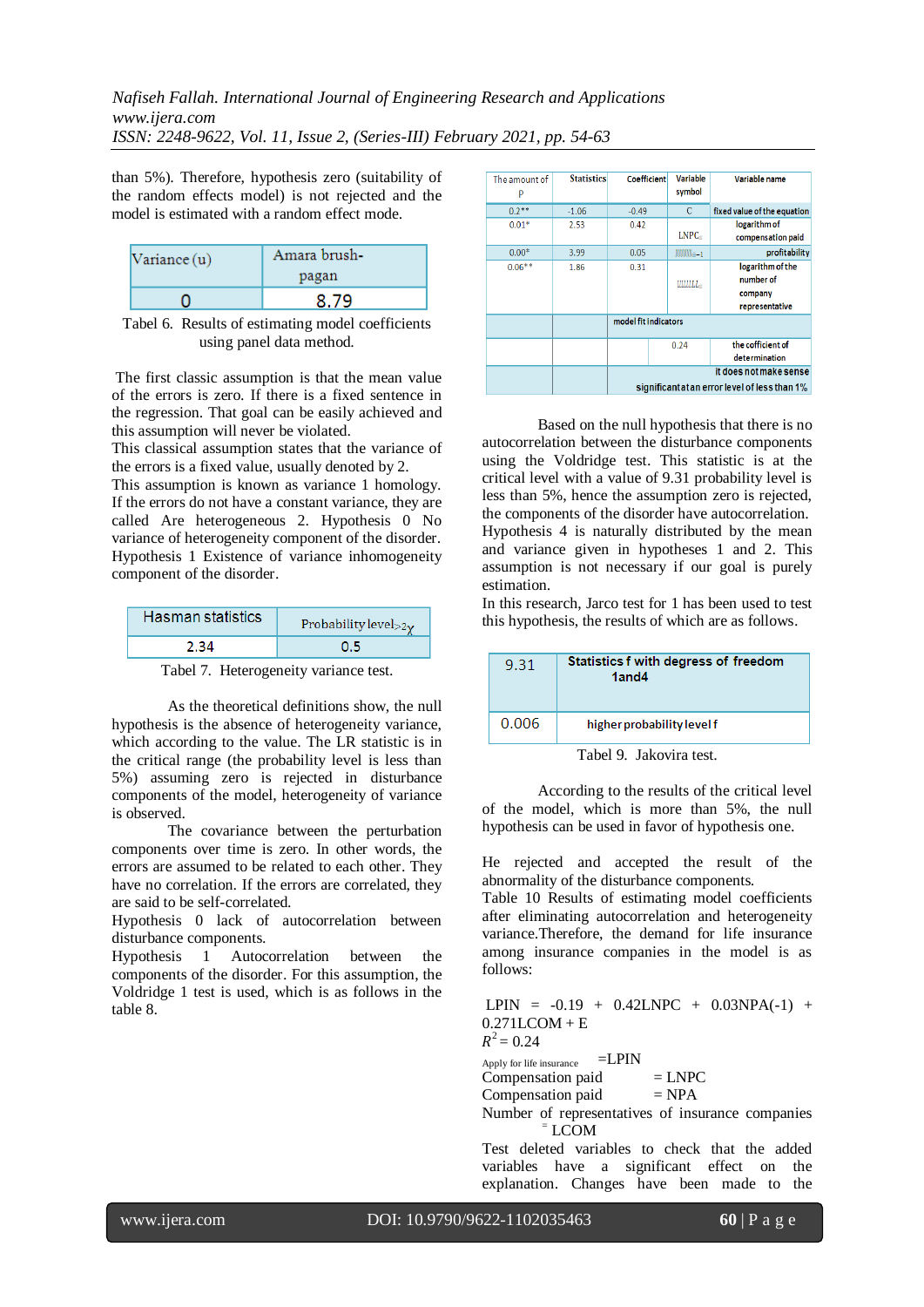dependent variable, which with 99% probability can be said to be the variables of loss.

The number of representatives has a significant effect on the model. Chow (F-Limer) test was used to evaluate the fixed effects. The value of this statistic with a probability level of less than 5% assumes zero temporal, cross-sectional effects and both states that in. The fact of Hypothesis Zero indicates the absence of fixed effects, according to which the width of the origin is constant, which indicates a constrained regression cannot be ruled out. In other words, cumulative regression is rejected. Pagan test for Random effects were estimated, the statistics of this test showed a value of 8.79 and a probability level of less than

5%. In the critical region, so the null hypothesis (random effects) is rejected.

Examines between random effects and fixed effects, the value of this statistic is 2.34; Because the probability level of this. The statistic is more than 5%. This statistic is not in the critical area, as a result of the hypothesis that the effects model is appropriate. It is not accidentally rejected.

After estimating the model by stochastic effects method, which was concluded from Hausman test, the hypothesis violation was investigated.

Classics are discussed. The first assumption of this model is rejected by itself due to the width of different origins May be. The next hypothesis was that the study of the existence of variance was heterogeneity in the components of the disturbance and showed by performing the test in ATA.

That is the disturbance components of the model have heterogeneity variance. The third classical hypothesis is to examine the autocorrelation between components disruption is also performed by the Voldridge test in ATA and this test also shows the existence of autocorrelation between components.

Indicates disruption. The fourth classical hypothesis, which examines the normality of perturbation components using a test.

Jacobra was performed and this test confirms the abnormality of the disturbance components. According to the tests performed.

To eliminate the autocorrelation and variance heterogeneity of the disturbance components, the model is generalized by least squares regression method.

Available Finding 1 Time series cross-sectional data were estimated. Results of model estimation after fixing The correlation and variance of inequality are as follows. After performing various tests, the model is estimated in the form of panel data 2.

The test estimate shows that the estimated model explains 0.24% of the dependent variable changes.

The width from the origin of the model is 0.19. Compensation variable with a probability level of one percent with other factors being constant. It has a positive and significant effect. With a one percent increase in claims paid by companies, 42 percent of insurance demand.

Life expectancy increases. The interest variable with a probability level of one percent with the other factors having a positive effect.

It has a significant effect on the demand for life insurance, which increases the demand for insurance by companies by one percent.

Life expectancy will increase by 3%. The number of representatives with a probability level of two percent with other factors of the effect being constant

It is positive and significant, so that with a one percent increase in the number of representatives, the demand for life insurance is 27 percent will increase.

## **V. CONCLUSIONS AND SUGGESTIONS**

According to the questions posed in the research hypotheses, as expected, the model independent variables in this The research has a positive and significant effect on the dependent variable (life insurance demand) and the questions of this research can be described as answered below.

Compensation has a positive and significant effect on life insurance demand. Interest paid on life insurance demand has a positive and significant relationship.

1. Feasible Generalized Least Squares (FGlS)

2. Panel EGLS(Period random effects)

The number of companies indicated by the number of representatives has a positive and significant effect on life insurance demand.

As mentioned in previous chapters, insurance as an enterprise can play a major role.

To play in the country's economy. These firms are the first to play the role of risk transfer through households Receipt of insurance premium for each type of insurance policy, which indicates a type of cooperation. Because these companies

They also have costs, and the main goal of any business is to make a profit, after deducting costs, the remaining amounts in different places is invested. Life insurance, which has taken different forms in recent years as an insurance.

Profit ten is known among companies, and for this purpose, for the past few years, agencies with the title of representative. Life insurance is active and most of these companies can issue agents for the rest of the insurance. Work in the field of life insurance for several years, which has been a positive step in the sale and introduction of this insurance policy.

The title of the only state-owned company in Iran is very high and accounts for a large share of premiums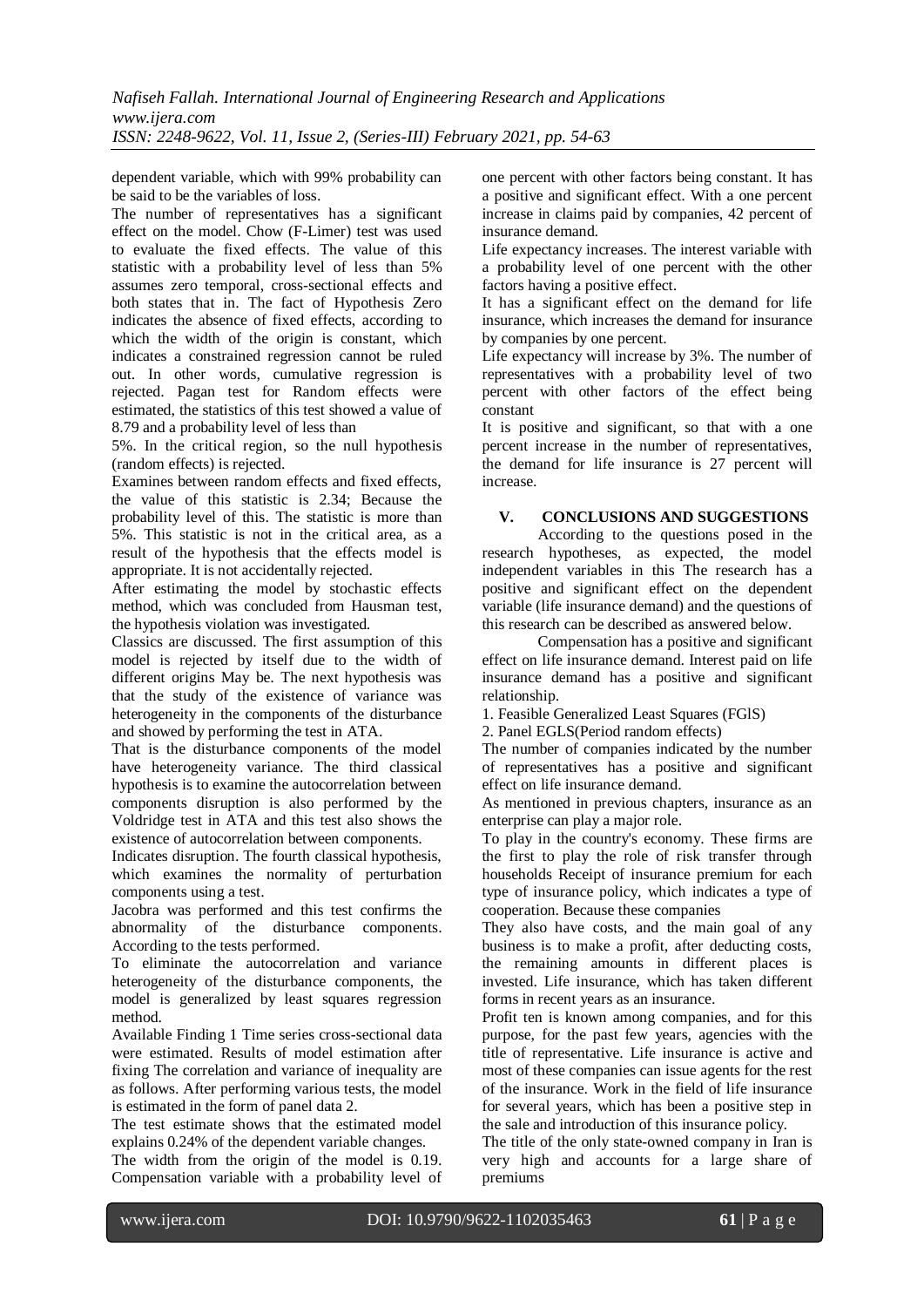Assigned is remarkable. Given the number of representatives of the insurance company as a variable that has a positive and significant effect on the model in this insurance company has the highest number among other companies

It can be considered as one of the effective factors on increasing the insurance premium of this company It was considered as a proposal to attract more representatives by insurance companies.

The damages that companies pay to the insurers of this type of insurance in a different way than others insurance policies that cover various medical claims, such as treatment for certain diseases, such as cancer and this factor can play an important role in the difference between this type of insurance policies and other insurance policies.

It can be suggested to insurance companies that in estimating this type of damage for insurance policies and Be more careful.

Profit from participation paid to life insurance insurers has a positive and significant role in this model has. This is a profit that has been set by the Central Insurance for the past few years to pay a minimum has played a major role in the advertising of insurance companies. Most of these companies apparently reimburse the central insurance profit to insurers have paid more but this paid interest is not mentioned in the statistics of the Central Insurance Letters.

It seems to have had more of an advertising aspect. Certainly writing this interest rate like investment interest rate that is written in all insurance statistics (more confidence in insurance buyers Based on the purchase of this type of insurance policies.

#### **REFERENCES**

- [1]. Sallai, G., "Chapters of Future Internet research," IEEE 4th International Conference on Cognitive Infocommunications (CogInfoCom), pp. 161-166, Dec. 2013.
- [2]. Vos, T.; Tonella, P. ; Prasetya, W. ; Kruse, P.M. ; Bagnato, A. ; Harman, M. and Shehory, O., "FITTEST: A new continuous and automated testing process for future Internet applications," IEEE Conference on Software Maintenance, Reengineering and Reverse Engineering (CSMR-WCRE), 2014 Software Evolution Week, pp. 407-410, Feb. 2014.
- [3]. Jianping, W.; Jessie, H.W. and Jaihai Y.," CNGI-CERNET2: an IPv6 Deployment in China," ACM SIGCOMM Computer Communication Review, Volume 41, Number 2, pp. 48-52, April 2011.
- [4]. JOOBUM, K. and Dongkyun, K., "KREONET-GENI Future Internet testbed,"

IEEE 7th International Conference on Networked Computing and Advanced Information Management (NCM), pp. 121- 122, June. 2011.

- [5]. European Commission: International Conference on Internet Science. The FP7 European Network of Excellence in Internet Science (http://internet-science.eu) Brussels, April 9-11, 2013. http://internetscienceconference.files.wordpre ss.com/2013/04/internet\_science\_conference\_ proceedings.pdf
- [6]. Galis, A. and Gavras, "The Future Internet Future Internet Assembly 2013: Validated Results and New Horizons," Dublin, Edited by Galis, A. and Gavras, A. LNCS 7858, ISBN 978-3-642-38081-5, 2013, Springer, Heidelberg, May. 2013.
- [7]. Tselentis, G., "Towards the Future Internet Emerging Trends from European Research, Future Internet Assembly 2010", Valencia, 15-16 April 2010, Edited by Tselentis, G. et al. ISBN 978-1-60750-538-9/539-6, IOS Press, Amsterdam, 2010.
- [8]. Dominigue, J., "The Future Internet Future Internet Assembly 2011: Achievements and Technological Promises, Budapest", 17-19 May 2011, Edited by Dominigue, J. et al. LNCS 6656, ISBN 978-3-642-20898-0, Springer, Heidelberg, 2011.
- [9]. Alvarez, F.,"The Future Internet Future Internet Assembly 2012: From Promises to Reality", Aalborg, 9-11 May 2012, Edited by Alvarez, F. et al. LNCS 7281, ISBN 978-3- 642-30240-4, Springer, Heidelberg, 2012.
- [10]. Alpcan, T., Bauckhage, C. and Kotsovinos, E.: Towards 3D Internet: Why, What, and How? In International Conference on Cyberworlds, CW'07, pp. 95-99, 2007.
- [11]. Nguyen, K. K., Cheriet, M., Lemay, M., et al: "Renewable Energy Provisioning for ICT Services in a Future Internet: In: The Future Internet - Future Internet Assembly 2011: Achievements and Technological Promises", pp. 419-429, Springer, Heidelberg, 2011.
- [12]. Tanja, Z.; Thomas, H.; Michael, K. and Radu Popescu-Zeletin, "Towards a Future Internet: Node Collaboration for Autonomic Communication," Towards the Future Internet G. Tselentis et al. (Eds.) IOS Press, pp. 123- 135, 2009.
- [13]. G. Iannaccone, C. Diot, I. Graham, and N. McKeown. Monitoring very high speed links. In ACM Internet Measurement Workshop, 2001.